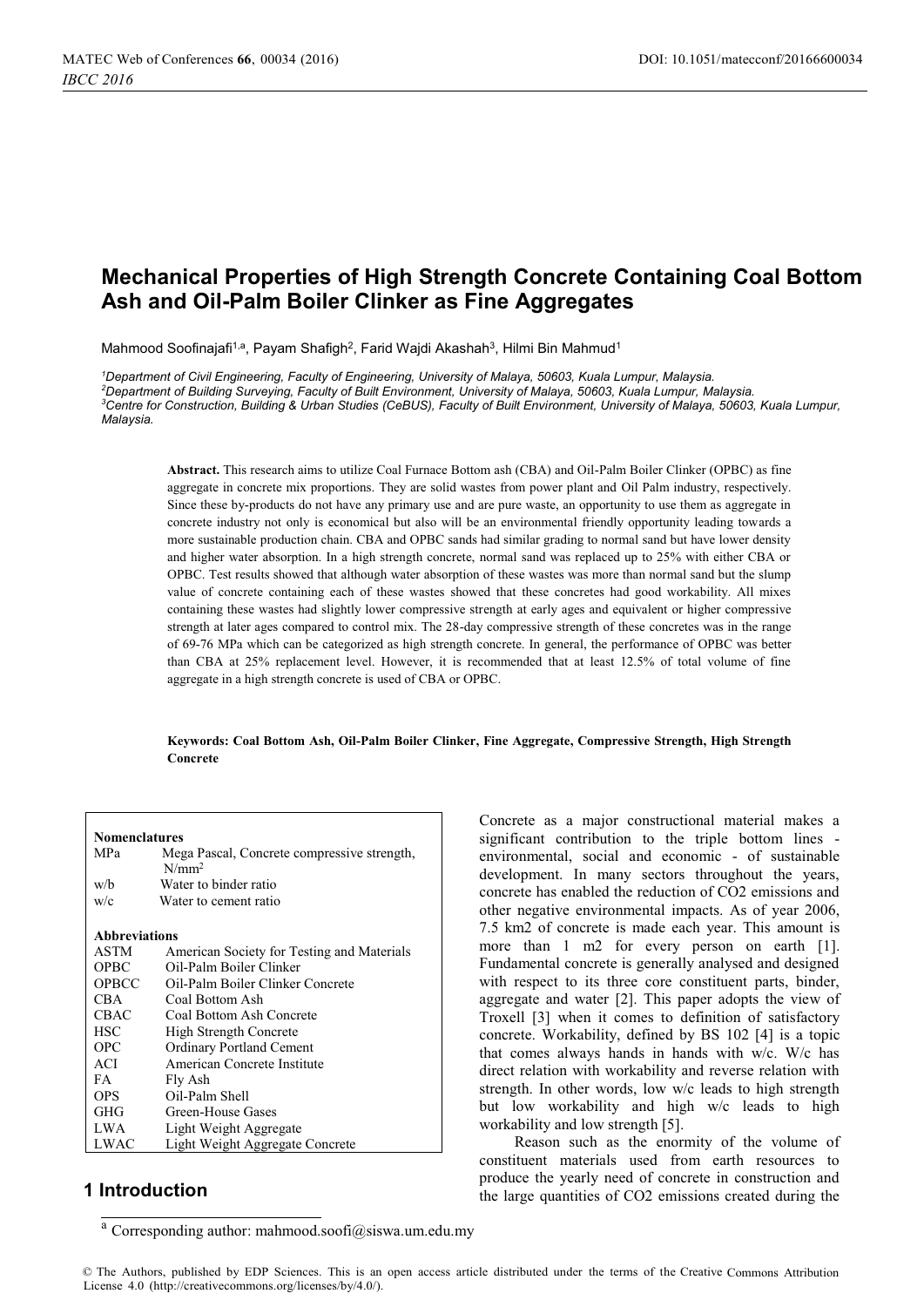production, have given concrete a not necessarily environmental friendly general appearance. The environmental footprint left by concrete around the world does not seem to be compatible with the demands of sustainable development [6].

By introducing the constituent materials replacement concept producing concrete can be a sustainable and environmental friendly process. Using these recyclable materials as Pozzolan constituent materials or even aggregates in concrete production can actually be called an upcycling process. The earlier term can be justified knowing that many of the mentioned byproducts do not have any primary usage and are pure waste and using them in concrete production is actually making them valuable [7].

Both Fly Ash (FA) and Coal Bottom Ash (CBA) are also used as replacements for fine aggregates in concrete mix design. Although similar to natural fine aggregate, bottom ash is lighter and more brittle and has a greater resemblance to cement clinker. Its lighter nature and high water absorption found by research studies makes it a good replacement in high strength or light weight concrete [8]. Throughout the work that has been conducted it has not only been replaced for fine aggregate but also used as a replacement for cement. Due to its chemical carbonated nature containing CO2 with adding the right admixtures it can gain the paste glue state to work as a cementitious material [9].

Past researches on CBA showed that, the high porosity of CBA is a sign of causes the w/c of the concrete to not be able to be taken as exact. The amount of internally absorbed water by CBA is released to the concrete over time, being part of the production process with the concrete still in the fresh state. The presence of bottom ash increased the quantity of water loss by bleeding, the bleeding time and also the water release rate, and the higher the bottom ash content of the concrete the greater this effect [10].

The chemical composition of the bottom ash is given in Table 1. As according to the table, calcium content of CBA is lower than 1 %. According to the total amount of SiO2, Al2O3 and Fe2O3 together that is 88.5% of the CBA, the ash belongs to ASTM Type F ash [11]. For this CBA, the loss on ignition (LOI) is mainly due to carbon which amount of carbon was found to be 3.8%, which gives 13.9% CO2, while the measured quantity of CO2 was 14%. The remaining LOI (0.8%) is certainly due to combined water in residual clay [12].

Malaysia is one of the greatest producers and exporters of palm oil products all over the world. A large amount of by-product wastes is collected throughout the palm oil processing phases. One of those would be Oil-Palm Boiler Clinker (OPBC), which is gathered in large portions during the oil palm shell (OPS) and fibre incineration process. In recent years, OPBC is disposed of by landfill which not only causes soil pollution but also affects the ground water supply source. Hence, the consumption of these abundantly available wasted byproducts in the construction industry will not only help to reduce the environmental problems but also provide an alternative to the diminishing natural aggregates [13]. Previous studies in 2002 and 2008 have shown that

OPBC can be used as coarse lightweight aggregate in concrete and that the density and the 28-day compressive strength of concrete containing this aggregate both fulfil the requirements of structural light weight aggregate concrete (LWAC)[14,15,23].

| <b>Table 1.</b> Oxides (wt $\%$ ) |           |                       |     |     |  |  |  |
|-----------------------------------|-----------|-----------------------|-----|-----|--|--|--|
| SiO <sub>2</sub>                  | $Al_2O_3$ | CaO                   |     |     |  |  |  |
| 56.0                              | 26.7      | 5.8                   | 0.6 | 0.8 |  |  |  |
|                                   |           |                       |     |     |  |  |  |
| Na <sub>2</sub> O                 | $K_2$ O   | TiO <sub>2</sub><br>s |     | LOI |  |  |  |
| 0.2                               | 2.6       | 1.3                   | 0.1 | 46  |  |  |  |

OPBC is mainly used as fine aggregate due to the fact that it is easy to crush. There are case in which it has even been used in powder form for making a composite artificial aggregate. It was observed that after crushing the clinker, much of the crushed aggregate is fine aggregate. Hence, due to the availability, OPBC was used as fine aggregate. Secondly, OPBC is a lightweight aggregate. If it can be used successfully as fine aggregate in concrete, the density of concrete will be reduced [16].

Previous studies on concrete constituent material replacement show that the replacement of various types of recycled or by-product materials as aggregates had made a noticeable progress all around the world to decrease the dependency on and use of virgin earth aggregates in production of concrete [6]. This research aims to further develop the diversity of knowledge on these replacement materials by undertaking a comparative study between two relatively less wellknown materials (OPBC and CBA) and the traditionally used typical constituent concrete material (in the case of this project, mining sand).

The purpose of this study is to underline the feasibility of using both 'Coal Bottom Ash' (CBA) and 'Oil-Palm Boiler Clinker' (OPBC) in comparison, as two upcyclable waste by-product, in the concrete mix.

The objectives are:

1. To check fundamental material properties of CBA and OPBC in comparison to ordinary sand to see the possibility of their replacement in concrete to achieve comparable properties of concrete from strength and safety point of view.

2. To produce 60 MPa HSC using CBA and OPBC having workability of higher than 180 mm,

3. To determine mechanical properties of HSC using partial replacement of sand by 12.5 % and 25 % of each CBA and OPBC in separate mixes,

4. To compare mechanical properties of CBA concrete with OPBC concrete and concrete containing ordinary sand.

## **2 EXPERIMENTAL PROGRAM**

### **2.1 General Research Experiment Design**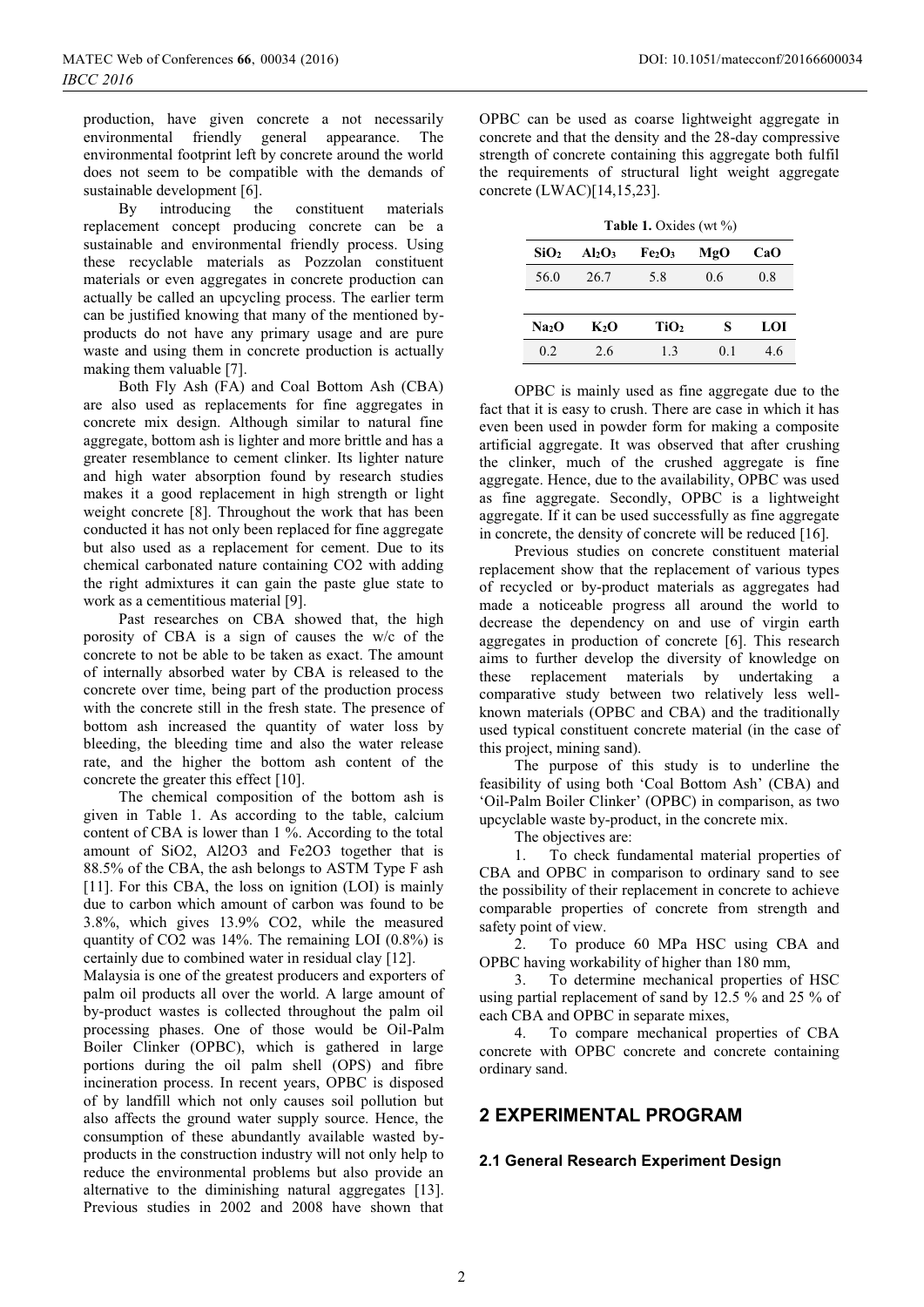This research is based on experimental works and data comparison. The main concentration of the work is in line with research objective to develop relationship between the amount percentage of the CBA and OPBC as upcycled materials used in the designed mixes and the characteristics of the produced concretes. A regular mix design with typical post curing characteristics was used as the control mix. While the amount of recycled material used in mixes would be the variables, the constant values will be portions of every other element included in those mixes excluding the fine aggregate. Each material was included in the comparative mixes only by replacement and not to addition. Initial material testing were taken place to develop comparable characteristics only for OPBC and CBA as which their variations contribute to the project results. The achieved results were not only used in final cause and effect discussions but also served as foundation data next to available literature review for designing trial and final mix designs. After trial mixes and designing final mixes the next stage was casting and curing. In this stage a schedule for casting was designed and according to nature of the chosen to be carried on tests.

Specific gravity, water absorption, and bulk density are the characteristics which have been chosen to be investigated for CBA and OPBC. Mix designs were designed consisting a total of 5 mixes of high strength concrete casted using increasing percentages of sand replacement proportions of both OPBC and CBA. The next stage was to determine the properties of concrete in both fresh and hardened stages. Concrete parameters chosen to be investigated in this report are compressive stress and tensile stress.

### **2.2 Experiment Materials**

### *2.2.1 Coarse Aggregate*

The coarse aggregate used in this work for all the mix designs is crushed granite aggregate. Maximum size of 20 mm, angular shape and a rough surface texture can be mentioned as the main characteristics of this aggregate that is complied with MS29 [15]. The coarse aggregate was air dried fully in open space outdoors under the sun and sieved before used in mixing. It has the specific gravity of 2.66 kg/m3 and water absorption of 0.57 %.

### *2.2.2 Fine Aggregate*

The typical sand used in the study as fine aggregate was mining sand having the size of 150 μm to 5mm. The mining sand used during this project has the typical properties of 0.94% water absorption, specific gravity of 2.5 kg/m3 according to MS30:Part2 [17]. The fine aggregate was air dried in open space to reach SSD (Saturated Surface Dry) condition to maintain the moisture loss of the wet mixture due to water absorption of sand.

The sieve analysis test was done in accordance to ASTM C136 [18] showed the chosen sand is to be categorized in zone 1 as classified in BS 882: Part 103 [19]. The fineness modulus for this sand is 2.70.

### *2.2.3 CBA and OPBC*

Both CBA and OPBC used for the project are made in Malaysia. They were delivered directly from burner mills factory sites to the research. Both materials were treated similar to fine sand as to be fine aggregate replacements. They were clean washed with tap water and air dried in open space to reach SSD (Saturated Surface Dry) condition then kept in control conditions until the casting process.

### *2.2.4 Ordinary Portland Cement (OPC)*

In all mix designs OPC was used as the main binder as known as the most popular and typical type of cement used in concrete where there is no exposure to sulphates. It is produced by Tasek Corporation Berhad. known as type 1 Portland Cement and conforms to MS 522, Part 1 [20]. The basic characteristics of this cement are surface area of 335 m2/kg, average particle size of 10 μm and specific gravity of 3.10 kg/m3.

### *2.2.5 Superplasticizer (SP)*

The super plasticizer used in this study was Sika ViscoCrete-2199. It is a modified polycarboxylate ether based superplasticizers as mentioned in product specifications having a specific gravity of 1.20 kg/m3. The product has a thick liquid state and comes in brown colour. The Sika catalogue mentioned that ViscoCrete-2199 is a highly effective liquid superplasticizer for the production of free flowing concrete or as a substantial water-reducing agent for promoting high ultimate and early strengths" [21].

### *2.2.6 Water*

A water quality which is filtered and clarified in other words potable, is efficient enough to use for mixes in accordance to BS 8110 [19]. In this project the laboratory tap water that is the Malaysian household and domestic pipe water; was used to create the concrete mix.

### **2.3 Universal Stress Testing Machine**

The universal stress testing machine is a machine used to conduct the strength and stress tests for variety of mechanical properties of concrete such as compression, tensile and flexure strengths. The machine has different modes and sections for each test. The machine used for this test is made by ELE International Limited, a British company, with the serial number of 974-01-0105 and a 2500 kN load frame.

### **2.4 Concrete Production**

*2.4.1 Trial Mix*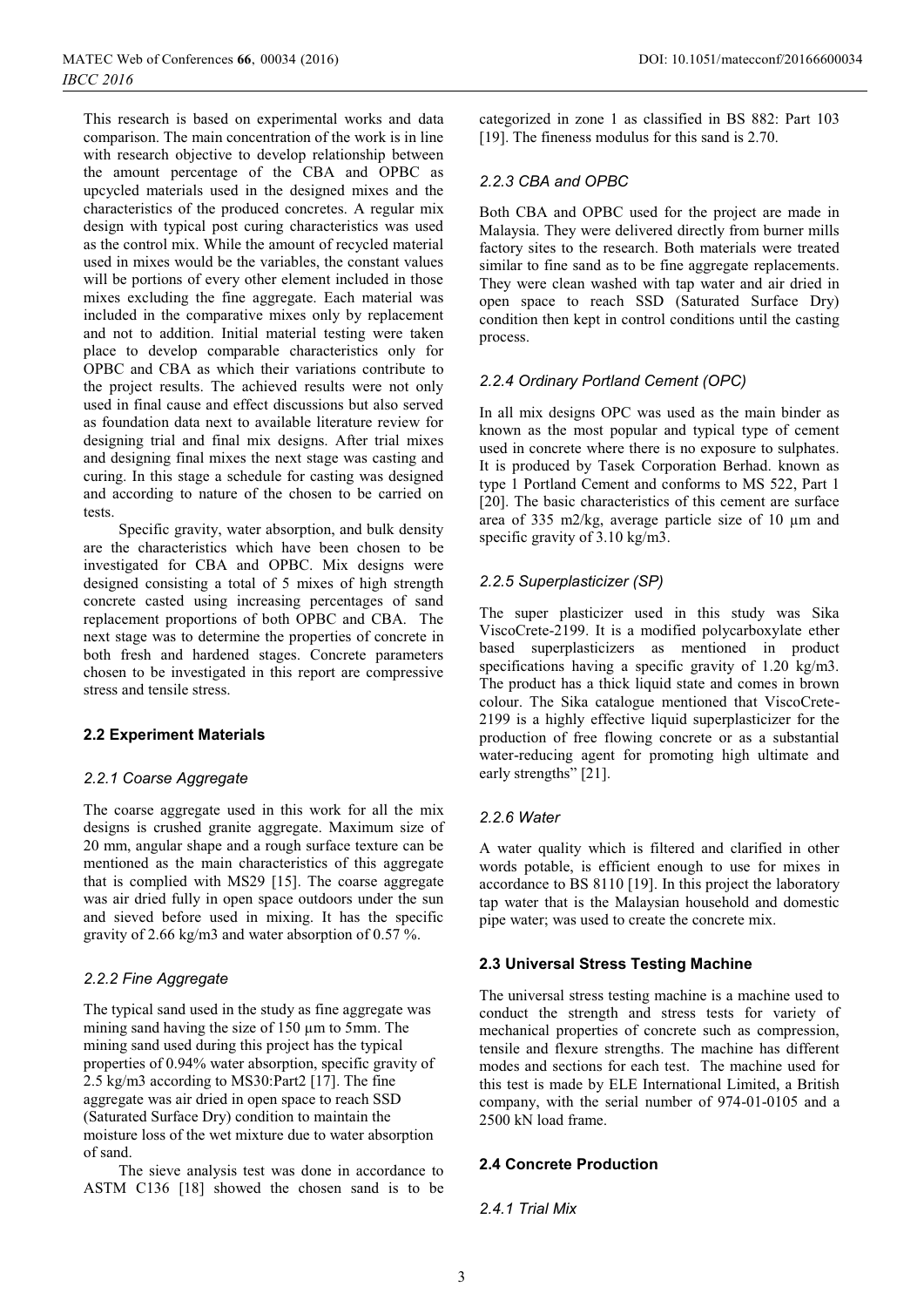A trial mix set was designed, according to the findings from literature review, to investigate three potential mixes to find the ultimate control mix for this project to satisfy the requirements of the project objective. Fly ash is used as a present component in control mix and all the other mixes including the trial mixes. After the data from this procedure was obtained, the best fit mix for control mix was designed and the rest of comparative mixes were designed. The mix proportions of each mix design is showed in Table 2.

| Mix No.                                       | 1    | $\mathbf{r}$ | 3    |
|-----------------------------------------------|------|--------------|------|
| <b>Cement</b>                                 | 500  | 480          | 450  |
| <b>Fly Ash</b>                                | 50   | 70           | 50   |
| Super plasticizer                             | 5.5  | 5.5          | 5.5  |
| <b>Binder (Cement +</b><br>$Fly$ Ash + $SP$ ) | 550  | 550          | 550  |
| SP to binder ratio %                          | 1    | 1            | 1    |
| Water                                         | 192  | 187          | 170  |
| Water to binder<br>ratio $(w/b)$              | 0.35 | 0.34         | 0.31 |
| Coarse aggregate                              | 960  | 973          | 870  |
| Fine aggregate                                | 640  | 677          | 800  |

#### *2.4.2 Mix Design*

The mix designs were finalized in accordance to the trial mix and the material properties obtained by experiments beforehand using absolute volume method. The method has been clearly defined in "Standard Practice for Selecting Proportions for Normal Weight Concrete". Absolute volume method is a rather accurate method in which parameters such as the specific gravity of the constituting materials will be used to calculate the absolute volume each ingredient will be occupying in a unit volume of concrete in accordance to American Concrete Institute, Committee 211: standard practice for proportioning of concrete mixes [22].

For this research the replacement method was used due to the fact that by reducing the use of cement, more economical and environmental friendly mixes can be produced that is an advantage in line with environmental friendly objectives of this research.

After all considerations it was decided that the research of effect of replacement sand with CBA and OPBC will be better investigated if all the other characteristics including the binder portion were kept constant. The replacement amount was decided to be tested in 0, 12.5 and 25 percent for both CBA and OPBC. Having these percentage replacements, 5 mix designs were sufficient for the project. The 5 mixes, their codes and constituent proportions are tabulated below in Table 3.

| <b>Mix Name</b> | $0\%$   | 12.5%      | $12.5\%$    | 25%        | 25%             |
|-----------------|---------|------------|-------------|------------|-----------------|
|                 | Control | <b>CBA</b> | <b>OPBC</b> | <b>CBA</b> | <b>OPBC</b>     |
| <b>Mix Code</b> | mx1     | mx2        | mx3         | mx4        | mx <sub>5</sub> |

| <b>Cement</b>               | Kg        | 51.70    | 51.70    | 51.70    | 51.70    | 51.70    |
|-----------------------------|-----------|----------|----------|----------|----------|----------|
| Super<br><b>Plasticizer</b> | g         | 570      | 570      | 570      | 570      | 570      |
| <b>Fly Ash</b>              | Kg        | 5.70     | 5.70     | 5.70     | 5.70     | 5.70     |
| Water                       | Kg        | 18.40    | 18.40    | 18.40    | 18.40    | 18.40    |
| Granite                     | Kg        | 100.00   | 100.00   | 100.00   | 100.00   | 100.00   |
| Sand                        | Kg        | 94.00    | 82.25    | 82.25    | 70.50    | 70.50    |
| <b>Bottom</b><br>ash Sand   | Kg        | $\theta$ | 11.75    | $\theta$ | 23.50    | $\theta$ |
| <b>Clinker</b><br>Sand      | Kg        | $\theta$ | $\theta$ | 11.75    | $\theta$ | 23.50    |
| Extra<br>Water              | Kg        | $\theta$ | 3.00     | 1.50     | 5.00     | 3.00     |
| Total<br>Water              | Kg        | 18.40    | 21.40    | 19.90    | 23.40    | 21.40    |
| W/C                         | <b>NA</b> | 0.321    | 0.373    | 0.347    | 0.408    | 0.373    |

Mx1 and mx2 contained 12.5 % sand replacement of CBA and OPBC respectively while mx3 and mx4 contained 25 % sand replacement of CBA and OPBC respectively. As it is seen above the amount of water added to each mix is slightly different since the concentration during mix proportioning was not only to similarities in w/c ration but also similarities in consistency of the slump test result of the fresh mix as different fine aggregates have different amount of water absorption.

#### **2.5 Fresh Concrete Slump Tests**

| Table 4. Slump classes |                        |  |  |  |  |
|------------------------|------------------------|--|--|--|--|
|                        | Slump class Slump (mm) |  |  |  |  |
| S1                     | $10 - 40$              |  |  |  |  |
| S2                     | $50 - 90$              |  |  |  |  |
| 83                     | $100 - 150$            |  |  |  |  |
| S4                     | 160-210                |  |  |  |  |
| 85                     | >220                   |  |  |  |  |

As soon as the concrete is mixed and the desirable consistency using visual comparison by naked eye is reached before the concrete is poured into molds the slump test takes place. The test in this project was done based on BS 1881: 102. According to European Standard EN 206-1 (2000) five classes of slump have been designated, as tabulated in Table 4 above.

### **3 Results and Discussion**

The experimental results obtained are divided into three groups as outlined in the subsections.

#### **3.1 Properties of the Targeted Constituent Materials (Mining Sand, OPBC, CBA)**

#### *3.1.1 Bulk Density Properties*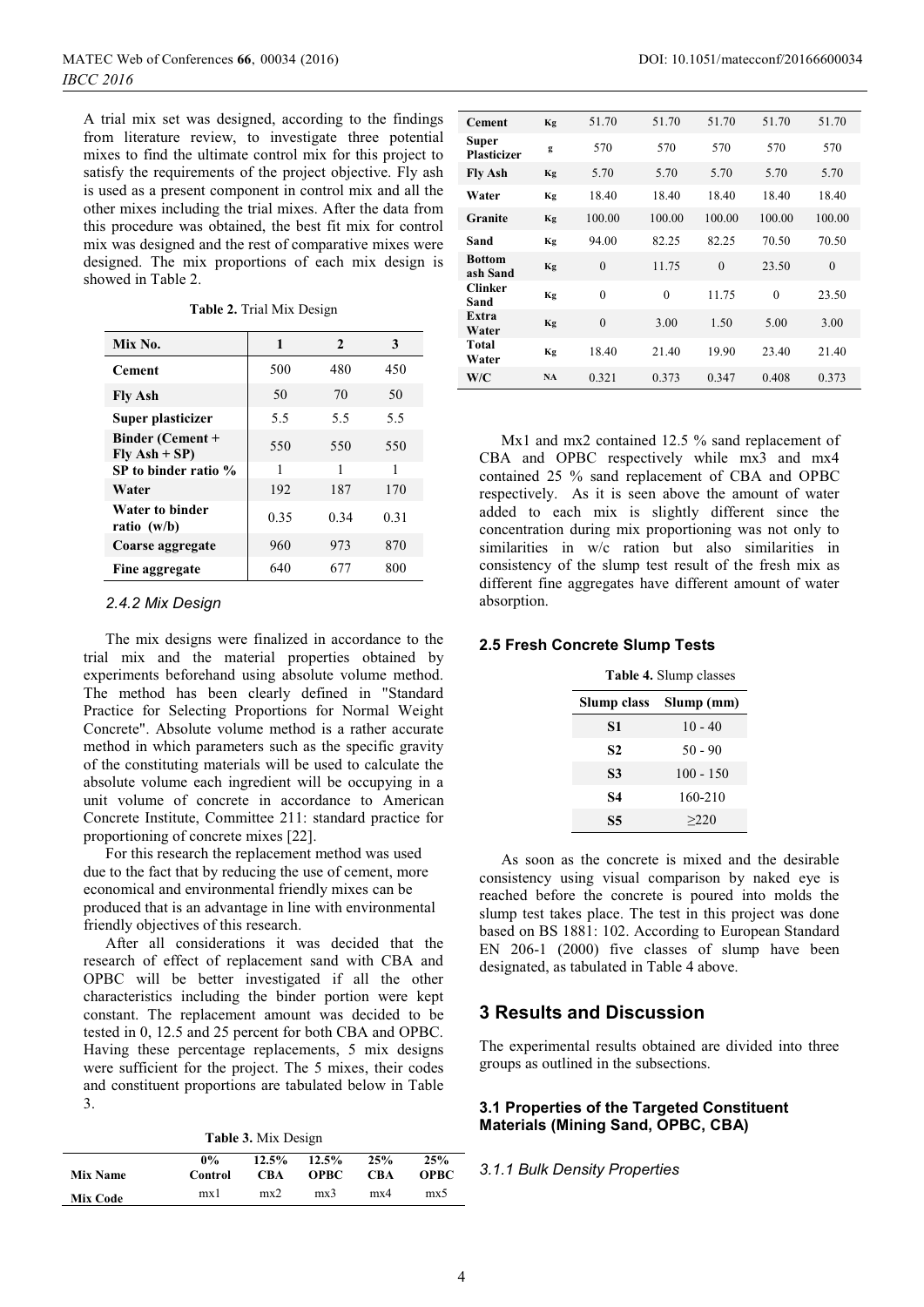The density test results for CBA, OPBC and typical mining sand are shown in the Fig. 1. From the table it can be seen that CBA has the lowest both, loose and compacted density between all three materials. On the other hand typical sand is the densest while loose sand has the density of 1573 kg/m3 that is 41 % and 31 % higher than CBA and OPBC respectively.



*3.1.2 Sieve Analysis Properties (Particle Size Distribution)*

As shown in Fig. 2 the particles spread quite evenly for all three materials hence they are all quite well graded. For both sand and OPBC 60 % of material pass through the 1.18 mm sieve but for CBA the passing amount for the mentioned sieve is almost 74 %. In general sand and OPBC have very similar curves that is a sign of similar particle size distribution while CBA graph has a slightly gentler curve proofing of larger particle size.



### *3.1.3 Specific Gravity and Water Absorption Properties*

The saturated (apparent), saturated surface dry (SSD) and oven dry specific gravities of CBA, OPBC and mining sand are given in the Fig. 3 below. The oven-dry specific gravity shows that CBA is the lightest among all and sand the heaviest. Meanwhile according to the SSD results OPBC has the highest rate of water absorption. This happens due to the high amount of porosity that OPBC particles have. The higher water absorption may lead to loss of workability with time and reduce the water available in the mix for cement reaction. To overcome this problem all materials must be kept similarly not in dry conditions.



**Fig. 3.** Specifec gravity

#### **3.2 Slump Test Results (Workability)**

Table 5 contains parameters such as amount of water in the initial design to achieve expected slump consistency, the water to cement ratio (water to binder ratio) and mix code for each mix.

**Table 5.** Slump

| <b>Mix Name</b> |    | <b>Contro</b><br>$\mathcal{N}_{\bullet}$ | $12.5\%$<br>CBA | 12.5%<br>OPBC | 25%<br>CBA | 25%<br>प्रॅ |
|-----------------|----|------------------------------------------|-----------------|---------------|------------|-------------|
| <b>Mix Code</b> |    | $\mathbf{m}$                             | mx2             | $\mathbf{m}$  | pxw        | mx5         |
| <b>Slump</b>    | mm | 190                                      | 220             | 220           | 220        | 185         |
| Total<br>Water  | Kg | 18.4                                     | 21.4            | 19.9          | 23.4       | 21.4        |
| w/c             | NA | 0.321                                    | 0.373           | 0.347         | 0.408      | 0.373       |



**Fig. 4.** Slump (mm)

As in general, the increase in slump value increases the workability in concrete. The slump can vary from zero to even 90 % of the original height in very fluid mixes. Fig 4. Shows the slump results in comparison.

Superplasticizer (SP) was added to the mixes to 10 % of weight of OPC. The amount was chosen 10 % to be constant. The portion of SP added was kept constant for all mixes since the reason of addition was only to increase cohesiveness and not to effect workability. Although workability is heavily impacted by w/c ratio, binder content and SP; since the amount of binder was kept almost the same, the changes in slump can directly be connected to changes in different material used as fine aggregate and their characteristics such as water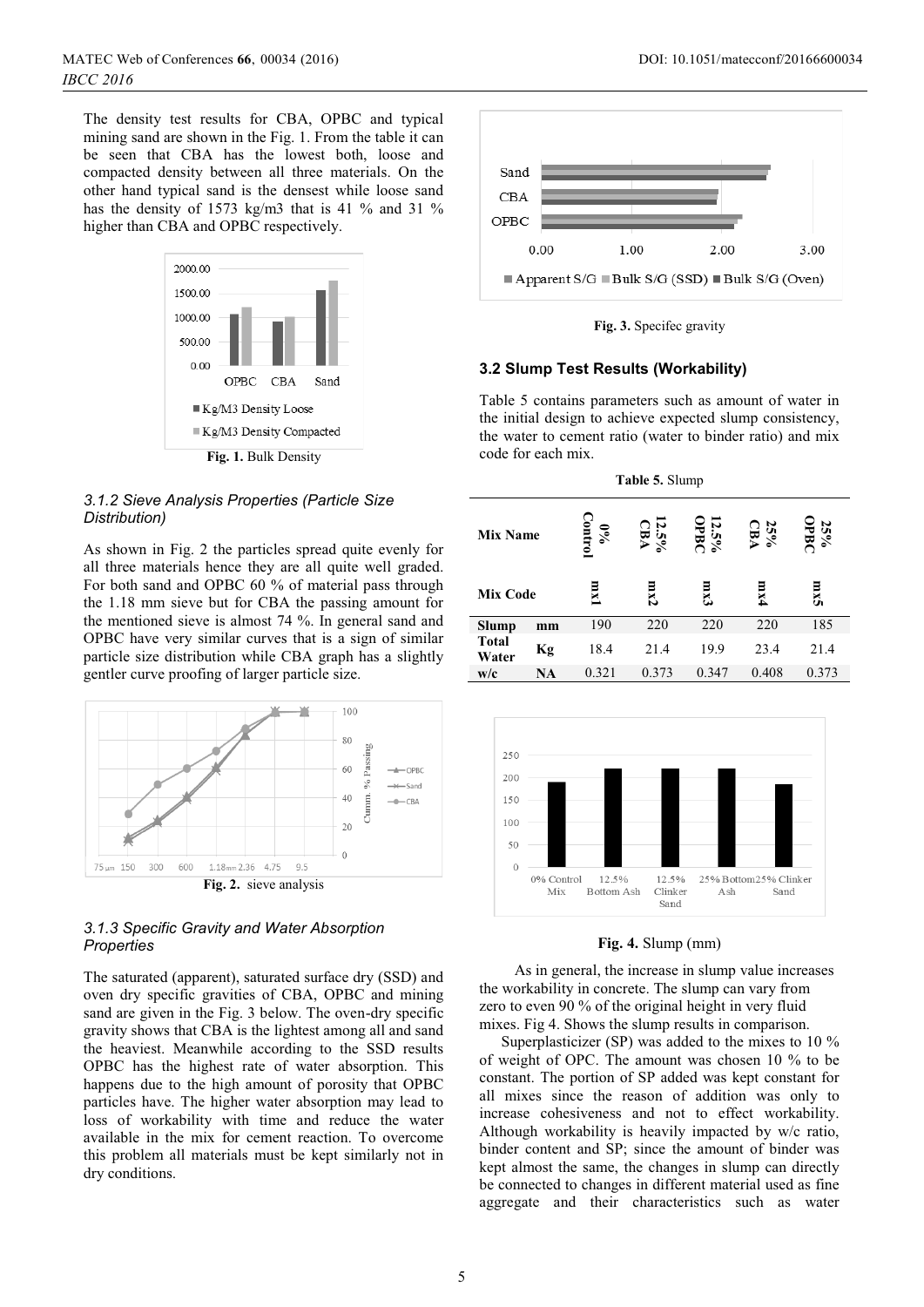absorption. As it can be seen in the graph, all mixes have an acceptable medium workability of 185 to 220 slump. So in general the concrete will not lose much of its workability if the fine aggregate is partially replaced with CBA or OPBC.

#### **3.3 Properties of Hardened Concrete**

#### *3.3.1 Compressive Strength*

According to BS EN 12390: Part 3: compressive strength test specimens, Testing of hardened concrete (2002) the minimum compressive strength for concrete to be HSC is 55 MPa by the age of 28 days from curing.

The 28-day cubical compressive strength targeted for this research is 60 MPa; that is in regards to the concrete fully cured in water. The average 28-day compressive stresses acquired in experiment for water cured specimens for 12.5 % CBA, 12.5 % OPBC, 25 % CBA, 25 % OPBC and control mix are 69.52, 75.83, 68.70, 71.85 and 66.69 MPa respectively. Table 9 shows the average strength achieved in 1, 3, 7, 28 and 56 day ages for all mixes cured typically in water.

According to the Table 6 all mixes have achieve higher than 55 MPa compressive strength at the age of 28 day. Their strength is even higher than 60 MPa. Hence all mixes fall under the HSC category and the targeted objective of the research is achieved. According to the Fig. 5 it can be observed that, general strength of concrete decreases for both mx4 and mx5 that contain 25% of material replacement. Furthermore 12.5% replacement seem to be closer to the optimum amount of the replacement in the case of both materials and High initial strength is achieved in 12.5% OPBC mix. In accordance to Fig. 5 a stable pace of strengthening can be seen in 12.5% CBA mix. 12.5 % CBA has achieved the highest strength in 56 days and 12.5 % OPBC has achieved the highest strength in 28 days.

**Table 6.** Compressive strength test results

|           | 0%    | $12.5\%$ | 12.5% | 25%   | 25%         |
|-----------|-------|----------|-------|-------|-------------|
|           |       | CBA      | OPBC  | CBA   | <b>OPBC</b> |
| Day<br>1  | 29.83 | 31.64    | 33.55 | 23.62 | 28.16       |
| Day<br>3  | 57.25 | 48.19    | 50.46 | 41.46 | 47.02       |
| Day<br>7  | 61.84 | 59.48    | 58.52 | 47.26 | 47.15       |
| Day<br>28 | 66.69 | 69.52    | 75.83 | 68.70 | 71.85       |
| Day<br>56 | 76.74 | 79.35    | 76.04 | 72.75 | 74.01       |



**Fig. 5.** Compressive strength test results categorized by mix composition

Fig. 5 also shows the compressive strength of all mixes categorized in mixes separately from the Day 1 after curing and Day 28th of curing. It can also be seen that in general CBA contained mixes have a higher early age strength comparing to other mixes and that can be caused by the low degree water absorption by CBA in early stages enough water is available for hydration. In other hand, OPBC mixes have highest final strength that might be a result of high porosity and water absorption of OPBC. Since the water is stored in pores and holes of OPBC particles it is only available for cement slowly and by time so the hydration process will take longer. In accordance to the figure, 12.5 OPBC has the highest hardening acceleration rate since a 221 % increase in its strength over 3 weeks can be seen that is more than triple of the initial strength.

#### *3.3.2 Splitting Tensile Strength*

As a very well-known concept, concrete's tensile strength is much less than its compressive strength. The results of splitting tensile will develop an understanding to the tensile ability of the research mixes.

Table 7 showed the splitting tensile test result for all mixes in different ages. It can be seen that 12.5 % OPBC mix had the highest tensile strength at 28 days while control mix had took the title of having the highest tensile strength at 56 days. And the lowest strength belongs to 25 % OPBC at day 1 of curing. It is also visible that 12.5 OPBC mix has a stable increase all through its aging process and is showing desired results. The OPBC mixes had been maintaining a high level of tensile strength since day 1.

Table 7 also shows that 12.5 % replacement mixes for both materials had the smoothest growth gradient between all mixes. They gained strength slow and steady and show a desirable strength level. It can be seen that the control mix had the lowest tensile strengthening speed while having a high early age tensile strength. It could also be seen that in general OPBC had the highest speed of strength development for both mixes containing it.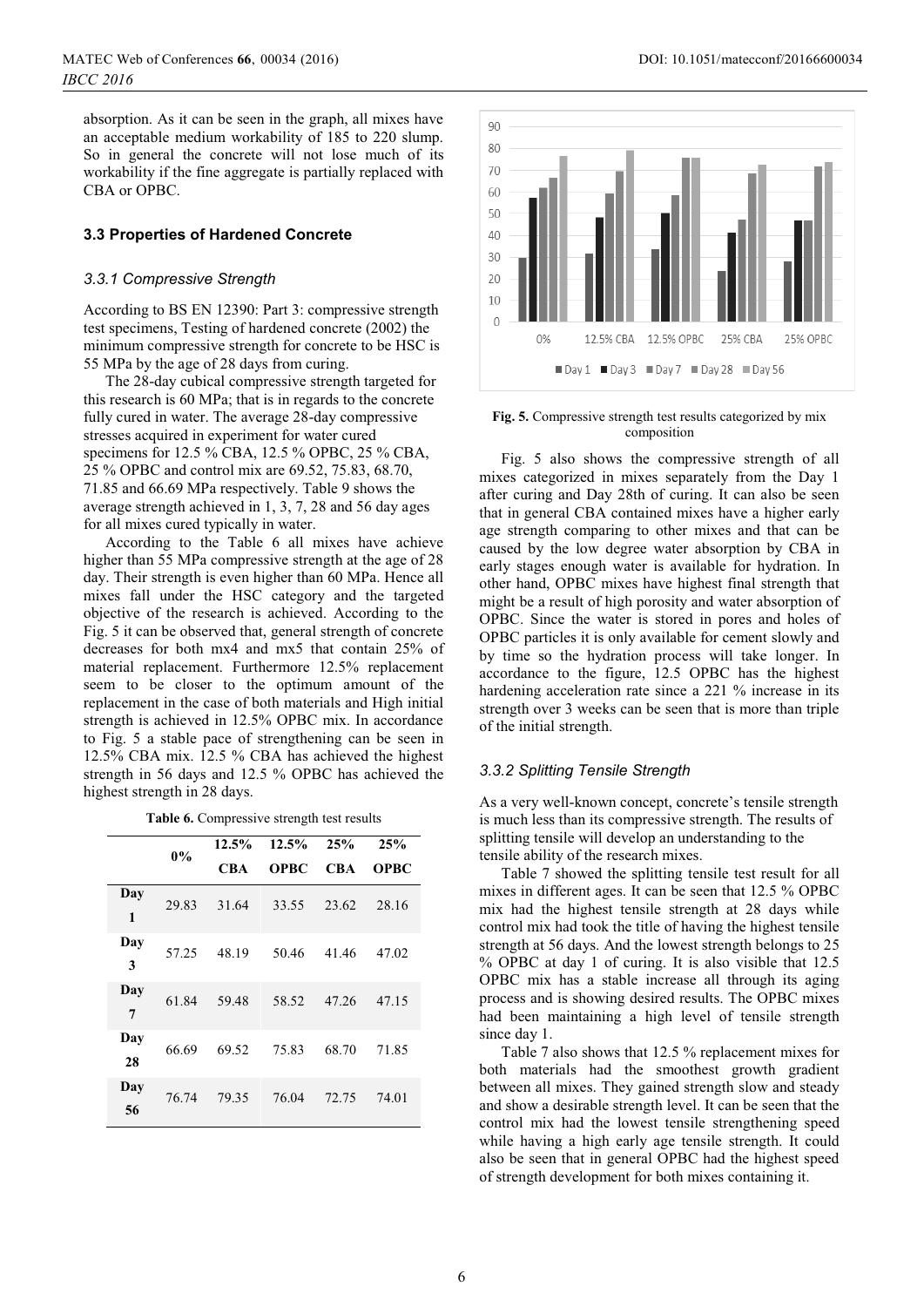|  | <b>Table 7.</b> Splitting tensile test results |  |  |
|--|------------------------------------------------|--|--|
|  |                                                |  |  |

|           | $0\%$ | 12.5%<br><b>CBA</b> | 12.5%<br><b>OPBC</b> | 25%<br><b>CBA</b> | 25%<br><b>OPBC</b> |
|-----------|-------|---------------------|----------------------|-------------------|--------------------|
| Day<br>1  | 2.982 | 2.603               | 2.743                | 2.207             | 1.753              |
| Day<br>7  | 4.165 | 3.633               | 3.984                | 4.193             | 4.089              |
| day<br>28 | 4.535 | 4.846               | 5.399                | 4.479             | 5.091              |
| day<br>56 | 6.124 | 5.696               | 5.804                | 4.656             | 5.270              |

# **4 Conclusions**

Based on results obtained from 5 mixes the following conclusions can be made:

1. Based on the results obtain from test on properties of the targeted constituent materials, both OPBC and CBA have similar particle size distribution properties to mining sand which makes them more desirable replacement materials. Not to mention both OPBC and CBA have lower densities in comparison to sand which could be a beneficial advantage when it comes to production of light weight concrete.

2. The slump test results show an acceptable and practical degree of workability for all the mixes having slump of from 185 mm to 220 mm with w/c ratio of 0.3 to 0.4. This means the percentage usage of SP was designed properly and suitable for mixes.

3. Compressive test results showed that in the age of 28 days all mixes have achieved strength higher than 60 MPa. Hence, the objective of research to produce HSC is achieved.

4. Compressive test results also show that in general 12.5 % replacement mixes had higher and better results at 28 days in all tests comparing to 25 % replacement mixes. Hence it seems like 12.5 % is quite close to optimum level of replacement suitable for CBA and OPBC.

5. From the results obtained from the splitting tensile test, it can be seen that the 25 % replacement mixes have low early strength gain comparing to the three other mixes. That might be due to high amount of water absorption by the high percentage of replaced materials as both OPBC and CBA have relatively high water absorptions. It seems moisturizing these mixes will affect their final strength greatly. Anyway in 7 days' time after curing, both 25 % mixes caught up with tensile strength of other mixes and control mix.

6. From the results obtained from the splitting tensile test, the sudden increase in strength from the 1st day to 7th day for both 25% mixes indicates happening of a secondary reaction in the dry mix after initial hydration. The process seems to be a support to the hydration process. This can be due to reaction of OPBC or CBA with hydrated cement.

Finally, it was concluded that using the mentioned materials to extend of 12.5 % as replacement is practical and economical.

Test results also show the comparability of OPBC and CBA concretes to OPC concrete using ordinary sand from mechanical properties point of view which creates the possibility of future research expansion in the field of concrete strength and safety.

# **Acknowledgment**

Research reported in this publication was supported by the Ministry of Higher Education, Malaysia through the FRGS Grant (Grant No.: FP046-2014B).

# **References**

- 1. Van Oss, H. G. (2013). Cement. US Geological Survey.
- 2. Shafigh, P.; Jumaat, M.Z.; and Mahmud, H. (2010). Mix design and mechanical properties of oil palm shell lightweight aggregate concrete: A review. International journal of the physical sciences, **5**(14), 2127-2134.
- 3. Troxell, G., Raphael, J., & Davis, R. (1958). Longtime creep and shrinkage tests of plain and reinforced concrete. Paper presented at the ASTM Proceedings.
- 4. British Standard. (1881). BS 1881: 102: Methods for determination of slump: BS.
- 5. Neville, A.M. (2008). Properties of Concrete, fourteenth ed. CTP-VVP, Malaysia.
- 6. Meyer, C. (2009). The greening of the concrete industry. Cement and Concrete Composites, **31**(8), 601-605.
- 7. Mahmud, H. (1999). Engineering properties of fly ash concrete.
- 8. Manz, O. (1997). Worldwide production of coal ash and utilization in concrete and other products. Fuel, **76**(8), 691-696.
- 9. Kim, H., & Lee, H. (2011). Use of power plant bottom ash as fine and coarse aggregates in highstrength concrete. Construction and Building Materials, **25**(2), 1115-1122.
- 10. Kanadasan, J., & Razak, H. A. (2014). Mix design for self-compacting palm oil clinker concrete based on particle packing. Materials & Design, 56, 9-19.
- 11. ASTM. (1958). C 125" Definition of Terms Relating to Concrete and Concrete Aggregates," 1958 Book of ASTM Standards. Part, 4, 588.
- 12. Khasreen, M. M., Banfill, P. F., & Menzies, G. F. (2009). Life-cycle assessment and the environmental impact of buildings: a review. Sustainability, **1**(3), 674-701.
- 13. Abdullahi, M., Al-Mattarneh, H., Hassan, A. A., Hassan, M., & Mohammed, B. (2008). Trial mix design methodology for Palm Oil Clinker (POC) concrete.
- 14. Binti Robani, R., & Chan, C. (2009). Reusing Soft Soils with Cement-Palm Oil Clinker (Poc) Stabilisation. Paper presented at the International